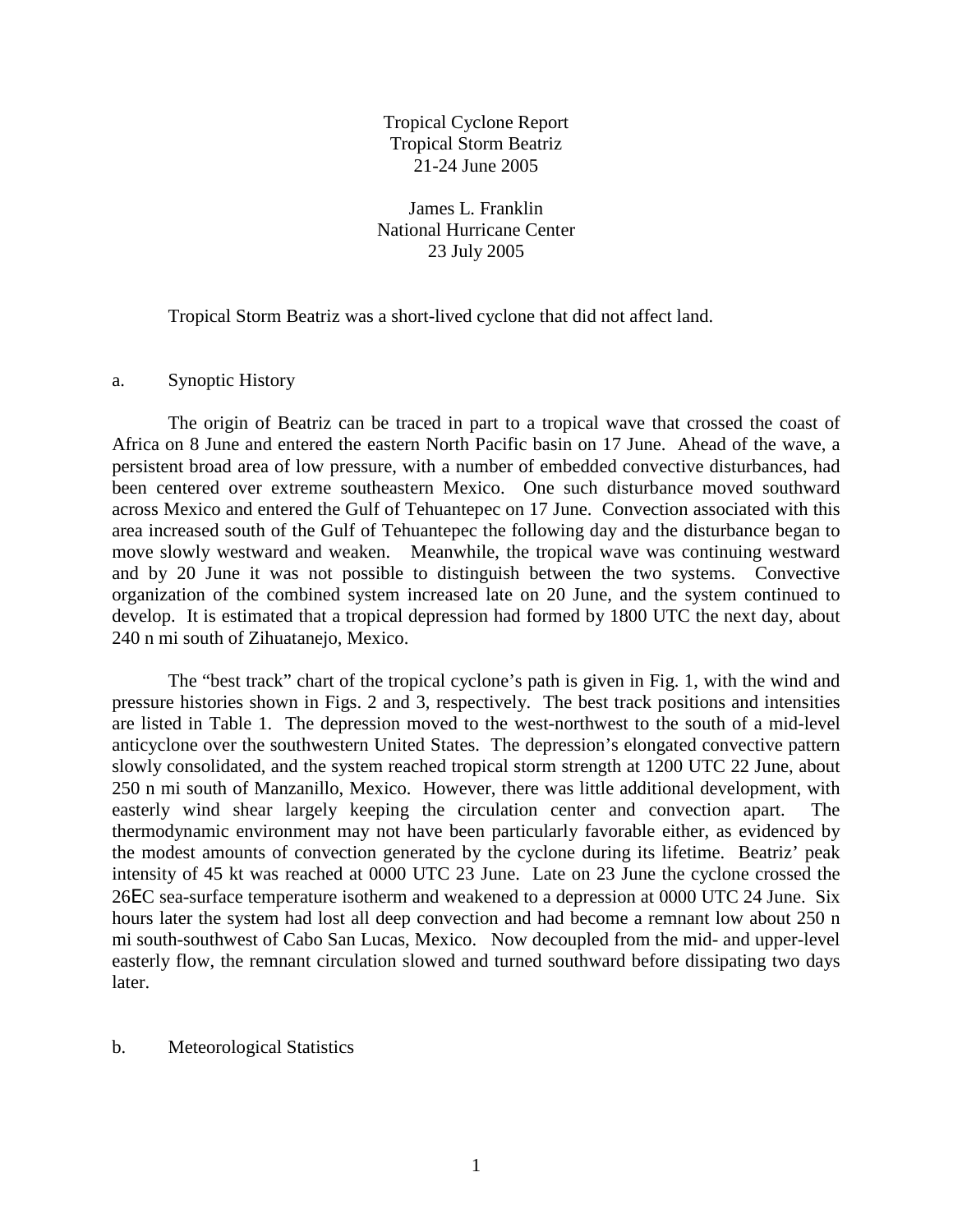Observations in Beatriz (Figs. 2 and 3) include satellite-based Dvorak technique intensity estimates from the Tropical Analysis and Forecast Branch (TAFB), the Satellite Analysis Branch (SAB) and the U. S. Air Force Weather Agency (AFWA). Microwave satellite imagery from NOAA polar-orbiting satellites, the NASA Tropical Rainfall Measuring Mission (TRMM), the NASA QuikSCAT, and Defense Meteorological Satellite Program (DMSP) satellites were also useful in tracking Beatriz. Peak operational Dvorak intensity estimates for Beatriz reached 55-65 kt (Fig. 2); however, subsequent microwave data showed that these classifications had been based on erroneous position estimates. The best track peak intensity of 45 kt is based on a revised classification based on more reasonable center positioning, as well as on a QuikSCAT pass near the time of the peak satellite classifications. It is of note that the operational advisory intensity estimates, reflecting the uncertainty of the center position, also never exceeded 45 kt.

 The only surface observation of note was from ship 9VVN, which reported 30 kt winds in the southwestern quadrant of Beatriz at 1800 UTC 22 June.

## c. Casualty and Damage Statistics

 Beatriz remained at sea throughout its lifetime and there were no reports of damage or casualties.

## d. Forecast and Warning Critique

 Average official track errors (with the number of cases in parentheses) for Beatriz were 29 (8), 44 (6), 72 (6), and 94 (2) n mi for the 12, 24, 36, and 48 h forecasts, respectively. These errors are well below the average official track errors for the 10-yr period  $1995-2004<sup>1</sup>$  (Table 2). Because of the small and very heterogeneous nature of the verifications, it is difficult to compare the performance of the official forecast to that of the guidance. However, with the notable exception of the GFS, the track guidance in general performed very well for Beatriz.

 Average official intensity errors were 7, 12, 15, and 18 kt for the 12, 24, 36, and 48 h forecasts, respectively. Although these errors are very close to the long-term averages, several of the official intensity forecasts had a substantial high bias. The GFDL model intensity forecasts for Beatriz were very good, with small errors and little bias.

No watches or warnings were required for Beatriz.

<sup>&</sup>lt;u>.</u> 1

Errors given for the 96 and 120 h periods are averages over the four-year period 2001-4.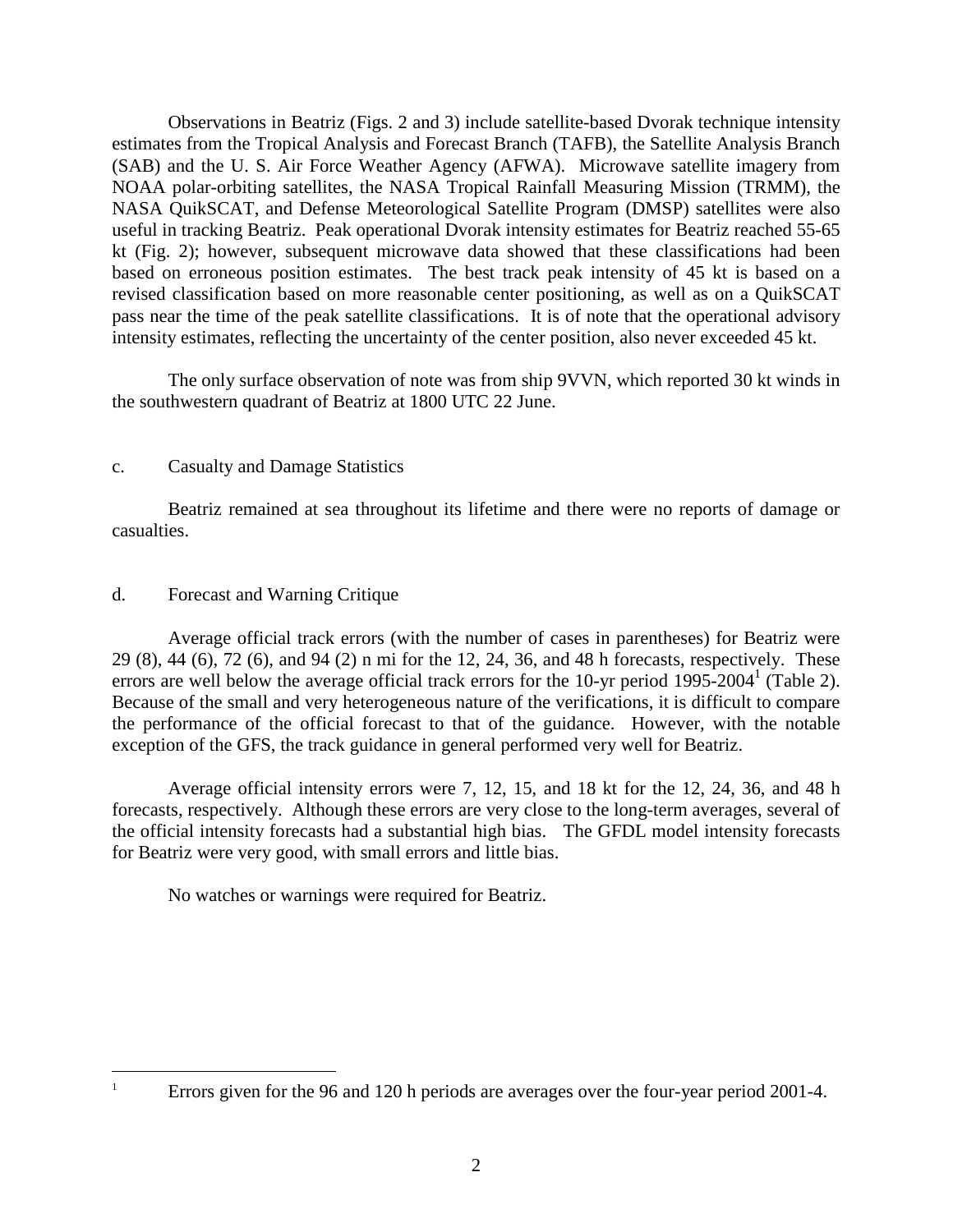| Date/Time<br>(UTC) | Latitude<br>(EN) | Longitude<br>(EW) | Pressure<br>(mb) | Wind Speed<br>(kt) | <b>Stage</b>        |  |
|--------------------|------------------|-------------------|------------------|--------------------|---------------------|--|
| 21/1800            | 13.6             | 101.7             | 1006             | 25                 | tropical depression |  |
| 22 / 0000          | 13.9             | 102.8             | 1004             | 30                 | 11                  |  |
| 22 / 0600          | 14.3             | 103.8             | 1004             | 30                 | $\mathbf{H}$        |  |
| 22 / 1200          | 14.8             | 104.9             | 1003             | 35                 | tropical storm      |  |
| 22 / 1800          | 15.2             | 106.0             | 1002             | 40                 | $^{\prime}$         |  |
| 23 / 0000          | 15.7             | 107.1             | 1000             | 45                 | $\mathbf{H}$        |  |
| 23 / 0600          | 16.3             | 108.3             | 1000             | 45                 | $\mathbf{H}$        |  |
| 23 / 1200          | 16.7             | 109.4             | 1002             | 40                 | $^{\prime\prime}$   |  |
| 23 / 1800          | 16.9             | 110.4             | 1005             | 35                 | $\mathbf{H}$        |  |
| 24 / 0000          | 17.1             | 111.3             | 1005             | 30                 | tropical depression |  |
| 24 / 0600          | 17.4             | 112.2             | 1006             | 25                 | remnant low         |  |
| 24 / 1200          | 17.8             | 112.9             | 1007             | 20                 | $^{\prime\prime}$   |  |
| 24 / 1800          | 18.2             | 113.6             | 1008             | 20                 | $^{\prime\prime}$   |  |
| 25 / 0000          | 18.7             | 114.3             | 1009             | 20                 | $\mathbf{H}$        |  |
| 25 / 0600          | 18.7             | 114.5             | 1009             | 20                 | $\mathbf{H}$        |  |
| 25 / 1200          | 18.6             | 114.7             | 1009             | 20                 | $\mathbf{H}$        |  |
| 25 / 1800          | 18.4             | 114.7             | 1009             | 20                 | $\mathbf{H}$        |  |
| 26 / 0000          | 18.2             | 114.7             | 1009             | 20                 | $\mathbf{H}$        |  |
| 26 / 0600          | 18.0             | 114.5             | 1010             | 20                 | $^{\prime\prime}$   |  |
| 26 / 1200          |                  |                   |                  |                    | dissipated          |  |
| 23 / 0000          | 15.7             | 107.1             | 1000             | 45                 | minimum pressure    |  |

Table 1. Best track for Tropical Storm Beatriz, 21-24 June 2005.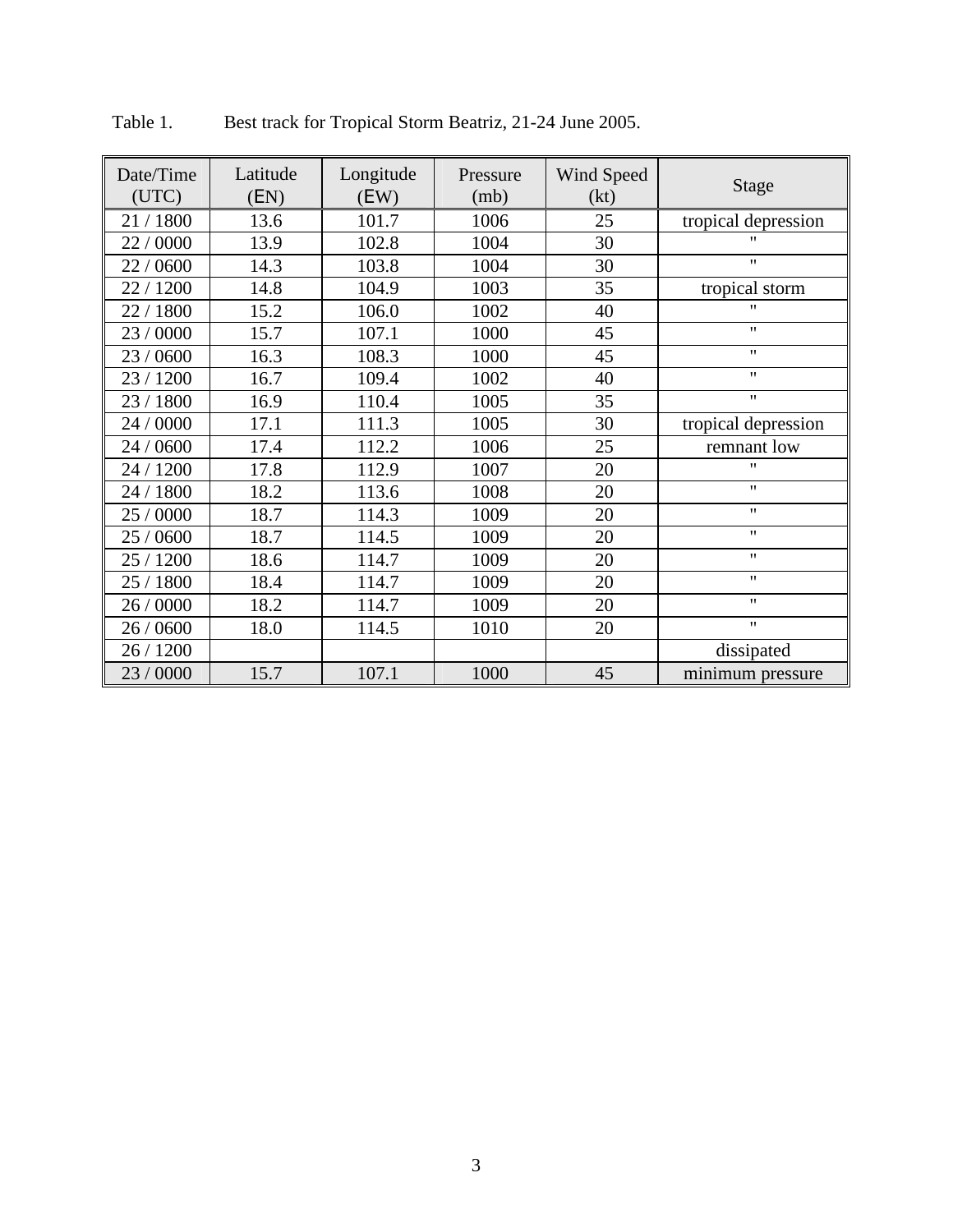Table 2. Preliminary forecast evaluation (heterogeneous sample) for Tropical Storm Beatriz, 21-24 June 2005. Forecast errors (n mi) are followed by the number of forecasts in parentheses. Errors smaller than the NHC official forecast are shown in bold-face type. Verification includes the depression stage, but does not include the extratropical stage, if any.

| Forecast                                | Forecast Period (h) |           |           |               |        |    |     |  |  |
|-----------------------------------------|---------------------|-----------|-----------|---------------|--------|----|-----|--|--|
| Technique                               | 12                  | 24        | 36        | 48            | $72\,$ | 96 | 120 |  |  |
| CLP5                                    | 35(8)               | 54(6)     | 89(4)     | 143(2)        |        |    |     |  |  |
| <b>GFNI</b>                             | 31(3)               | 65(1)     |           |               |        |    |     |  |  |
| <b>GFDI</b>                             | 33(8)               | 51(6)     | 94(4)     | 123(2)        |        |    |     |  |  |
| <b>GFDL</b>                             | 42(8)               | 60(6)     | 89(4)     | 142(2)        |        |    |     |  |  |
| <b>GFDN</b>                             | 52(3)               | 55(2)     |           |               |        |    |     |  |  |
| <b>GFSI</b>                             | 60(7)               | 94(5)     | 136(3)    | 119(1)        |        |    |     |  |  |
| <b>GFSO</b>                             | 67(8)               | 101(6)    | 155(4)    | 171(2)        |        |    |     |  |  |
| <b>AEMI</b>                             |                     |           |           |               |        |    |     |  |  |
| <b>NGPI</b>                             | 38(4)               | 54(2)     |           |               |        |    |     |  |  |
| <b>NGPS</b>                             | 55(5)               | 83(3)     | 130(1)    |               |        |    |     |  |  |
| <b>UKMI</b>                             | 22(6)               | 23(4)     | 33(2)     |               |        |    |     |  |  |
| <b>UKM</b>                              | 40(4)               | 31(3)     | 35(2)     | 42(1)         |        |    |     |  |  |
| A98E                                    |                     |           |           |               |        |    |     |  |  |
| A9UK                                    |                     |           |           |               |        |    |     |  |  |
| <b>BAMD</b>                             | 70(8)               | 129(6)    | 201(4)    | 241(2)        |        |    |     |  |  |
| <b>BAMM</b>                             | 54(8)               | 99(6)     | 156(4)    | 208(2)        |        |    |     |  |  |
| <b>BAMS</b>                             | 52(8)               | 95(6)     | 151(4)    | 175(2)        |        |    |     |  |  |
| <b>CONU</b>                             | 36(7)               | 51(5)     | 83(3)     | 120(1)        |        |    |     |  |  |
| <b>GUNA</b>                             | 27(4)               | 21(2)     |           |               |        |    |     |  |  |
| <b>FSSE</b>                             | 22(4)               | 16(2)     |           |               |        |    |     |  |  |
| <b>OFCL</b>                             | 29(8)               | 44(6)     | 72(4)     | 94(2)         |        |    |     |  |  |
| NHC Official<br>$(1995 - 2004$<br>mean) | 37(2654)            | 68 (2378) | 97 (2096) | 123<br>(1829) |        |    |     |  |  |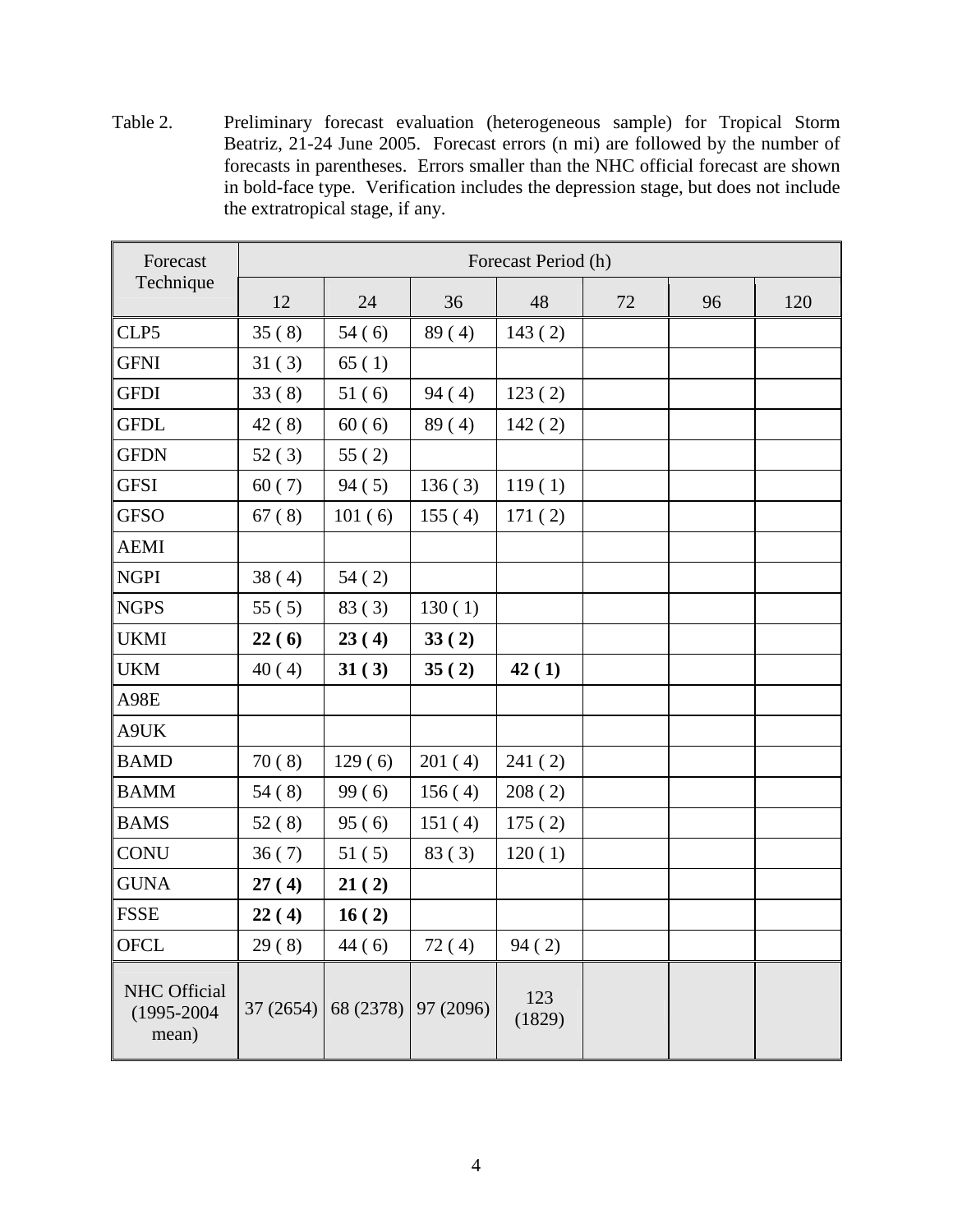

Figure 1. Best track positions for Tropical Storm Beatriz, 21-24 June 2005.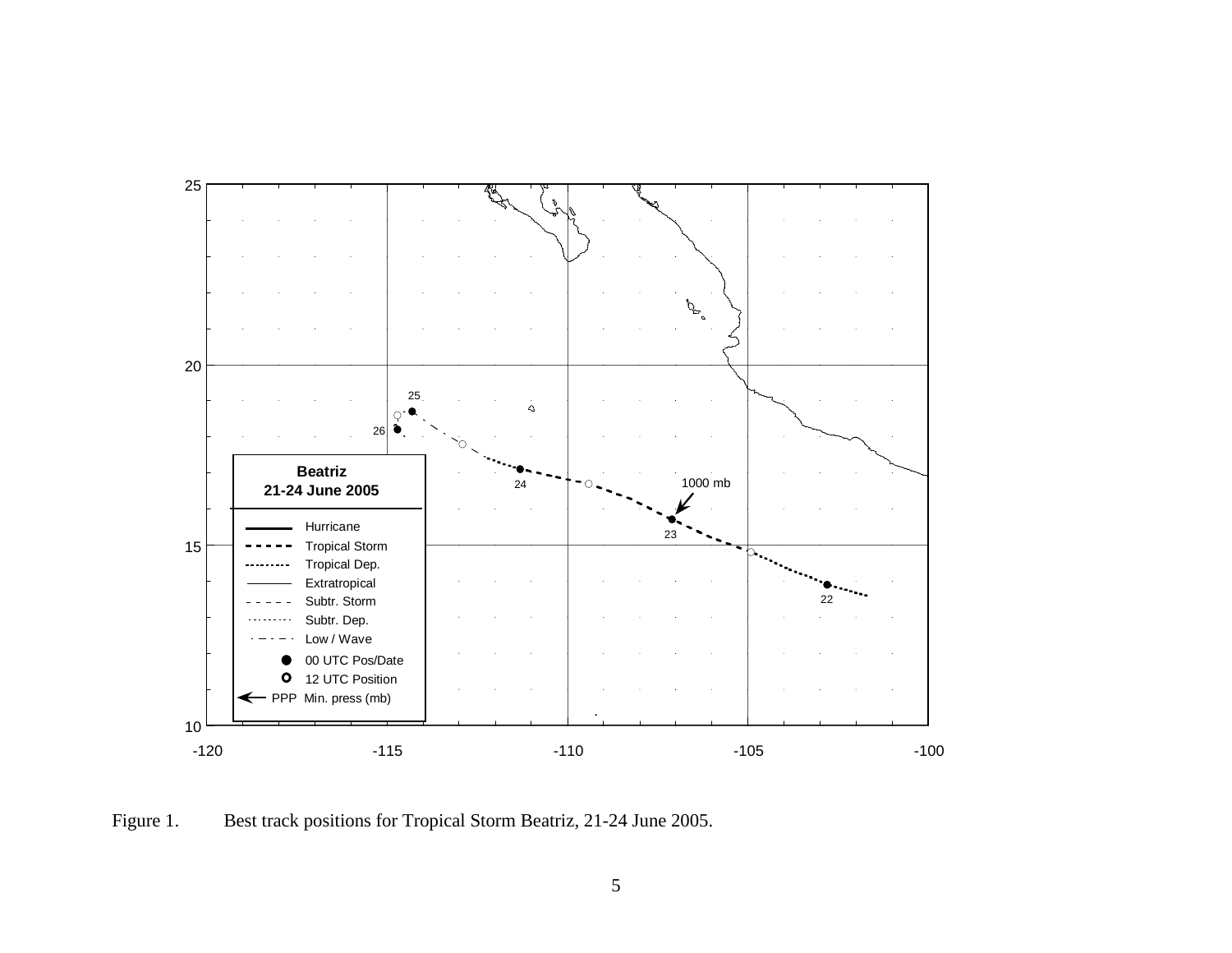

Figure 2. Selected wind observations and best track maximum sustained surface wind speed curve for Tropical Storm Beatriz, 21-24 June 2005. Surface observations represent QuikSCAT estimates.